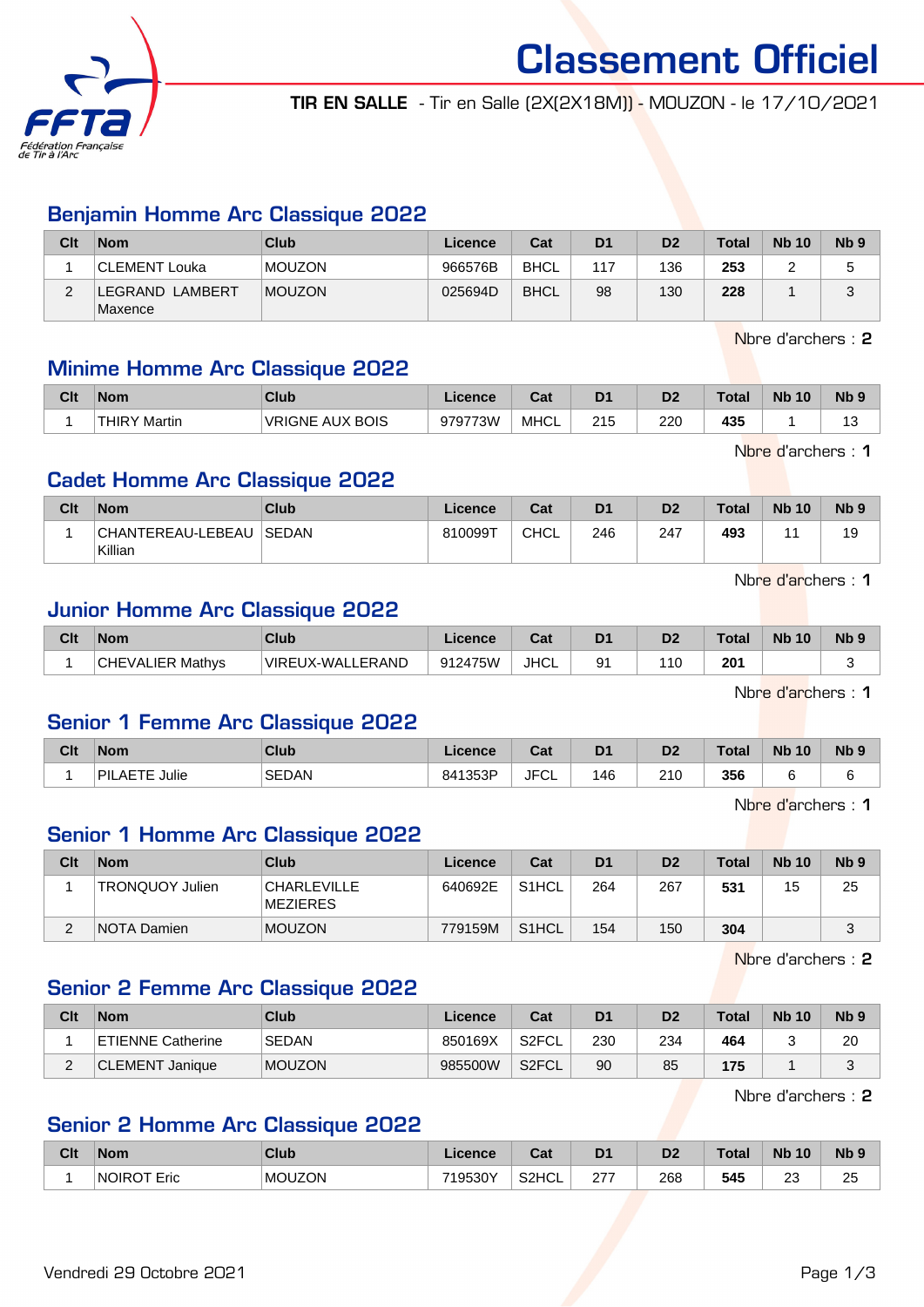

Classement Officiel

TIR EN SALLE - Tir en Salle (2X(2X18M)) - MOUZON - le 17/10/2021

## Senior 2 Homme Arc Classique 2022 (Suite)

| Clt | <b>Nom</b>               | Club             | Licence | Cat                | D <sub>1</sub> | D <sub>2</sub> | <b>Total</b> | <b>Nb 10</b> | Nb <sub>9</sub> |
|-----|--------------------------|------------------|---------|--------------------|----------------|----------------|--------------|--------------|-----------------|
| ◠   | <b>CHEVALIER Thierry</b> | VIREUX-WALLERAND | 890855W | S <sub>2</sub> HCL | 262            | 250            | 512          |              | 19              |
| 3   | <b>MICHEL Christophe</b> | <b>MOUZON</b>    | 976797L | S <sub>2</sub> HCL | 254            | 250            | 504          | 12           | 17              |
| 4   | <b>VALERY Roland</b>     | <b>MOUZON</b>    | 719533B | S <sub>2</sub> HCL | 248            | 253            | 501          | 10           | 18              |
| 5   | <b>PILAETE Jean Paul</b> | <b>SEDAN</b>     | 315100A | S <sub>2</sub> HCL | 200            | 201            | 401          |              | 8               |

Nbre d'archers : 5

## Senior 3 Homme Arc Classique 2022

| Clt | <b>Nom</b>         | Club            | Licence | Cat    | D <sub>1</sub> | D <sub>2</sub> | <b>Total</b> | <b>Nb 10</b> | Nb 9       |
|-----|--------------------|-----------------|---------|--------|----------------|----------------|--------------|--------------|------------|
|     | DEJONCHEERE Gerald | VRIGNE AUX BOIS | 677255X | `S3HCL | 244            | 244            | 488          | 4            | 4 0<br>ں ا |
| ⌒   | DAVY Michel        | <b>MOUZON</b>   | 869188V | S3HCL  | 209            | 191            | 400          |              | 1 ว<br>IJ  |

Nbre d'archers : 2

### Junior Homme Arc à Poulies 2022

| Clt | <b>Nom</b>         | <b>Club</b>                           | Licence | Cat         | D <sub>1</sub> | D <sub>2</sub> | <b>Total</b> | <b>Nb 10</b> | Nb <sub>5</sub> |
|-----|--------------------|---------------------------------------|---------|-------------|----------------|----------------|--------------|--------------|-----------------|
|     | <b>CRAPET Noah</b> | <b>CHARLEVILLE</b><br><b>MEZIERES</b> | 911891L | <b>JHCO</b> | 260            | 253            | 513          |              | วว<br>ഄഄ        |

Nbre d'archers : 1

#### Senior 1 Homme Arc a Poulies 2022

| Clt | <b>Nom</b>      | Club          | Licence | Cat                | D <sub>1</sub> | D <sub>2</sub> | <b>Total</b> | <b>Nb 10</b> | N <sub>b</sub> <sub>9</sub> |
|-----|-----------------|---------------|---------|--------------------|----------------|----------------|--------------|--------------|-----------------------------|
|     | MARTINAC Jordan | <b>MOUZON</b> | 631086N | S <sub>1</sub> HCO | 285            | 289            | 574          | 36           | 23                          |
|     | ROBINET Yohann  | <b>MOUZON</b> | 006627D | S <sub>1</sub> HCO | 283            | 267            | 550          | 24           | 31                          |
|     | NOTA Damien     | <b>MOUZON</b> | 779159M | S <sub>1</sub> HCO | 267            | 277            | 544          | 14           | 39                          |

Nbre d'archers : 3

## Senior 2 Homme Arc à Poulies 2022

| Clt | <b>Nom</b>           | Club                    | Licence | Cat                | D <sub>1</sub> | D2  | <b>Total</b> | <b>Nb 10</b> | N <sub>b</sub> <sub>9</sub> |
|-----|----------------------|-------------------------|---------|--------------------|----------------|-----|--------------|--------------|-----------------------------|
|     | <b>GOSSET Jerome</b> | CHARLEVILLE<br>MEZIERES | 899284H | S <sub>2</sub> HCO | 278            | 280 | 558          | ົ<br>∠∠      | 34                          |

Nbre d'archers : 1

## Senior 3 Homme Arc à Poulies 2022

| Clt | Nom          | Club                                  | Licence | Cat   | D <sub>1</sub> | D <sub>2</sub> | <b>Total</b> | <b>Nb 10</b> | N <sub>b</sub> <sub>9</sub> |
|-----|--------------|---------------------------------------|---------|-------|----------------|----------------|--------------|--------------|-----------------------------|
|     | FISSERS Josv | <b>CHARLEVILLE</b><br><b>MEZIERES</b> | 9999999 | S3HCO | 268            | 270            | 538          |              | 44                          |

Nbre d'archers : 1

## Adultes Femme Bare Bow 2022

| Clt | <b>Nom</b>                              | Club   | Licence | ◠ञ<br>val          | D <sub>1</sub> | D <sub>2</sub> | Total      | <b>Nb</b><br>10 | <b>N<sub>b</sub></b> |
|-----|-----------------------------------------|--------|---------|--------------------|----------------|----------------|------------|-----------------|----------------------|
|     | Isabelle<br>ANDRE <sup>-</sup><br>- I C | RETHEL | 872965A | S <sub>2</sub> FBB | つ1つ<br>∠∣∠     | ר ה<br>222     | 434<br>___ |                 |                      |